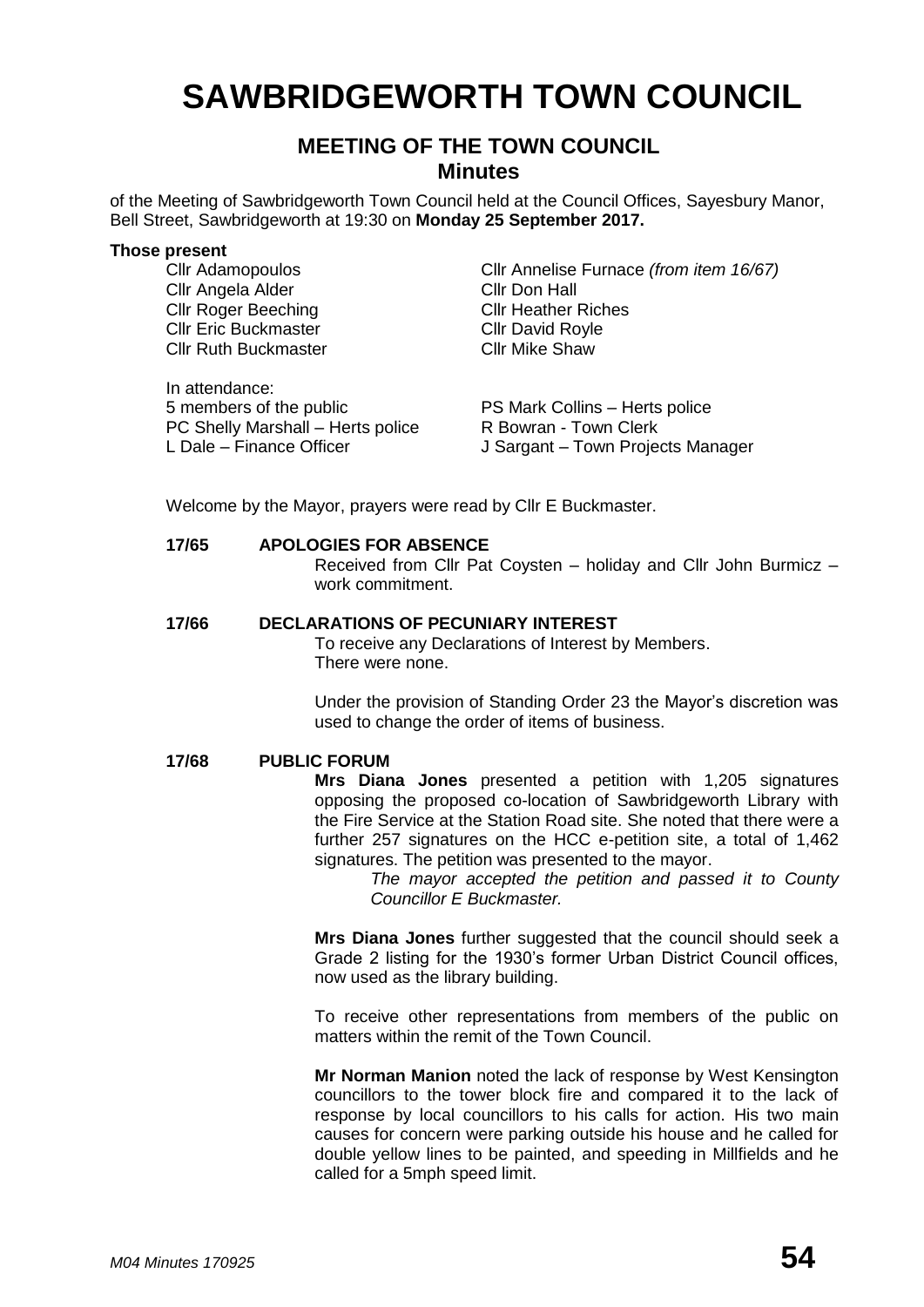*County Councillor E Buckmaster said that the lack of action had not been for want of trying; he would enquire again.*

#### **17/67 CO-OPTION TO FILL THE VACANCY ON THE TOWN COUNCIL**

To invite interested persons to make a short presentation to Members relating to their interest in being co-opted to serve as a councillor. Mrs Annelise Furnace gave a short presentation and responded to a Member's question.

Cllr Alder called, under the provisions of Standing Order 9, for a secret, unsigned, ballot.

> *Resolved:* That an absolute majority having being obtained in the ballot, Annelise Furnace be co-opted as a Member of the Town Council.

The Declaration of Acceptance of Office was signed and Cllr Furnace was invited to join Members at the council table.

#### **17/69 MINUTES**

*Resolved:* To approve as a correct record the minutes of the Meeting of the Town Council held on 24 July 2017 (M03) *[prop Cllr Alder; secd Cllr Riches]*

There were no matters arising from these Minutes not dealt with elsewhere on the Agenda.

Under the provision of Standing Order 23 the Mayor's discretion was used to change the order of items of business

#### **17/74 POLICE PRIORITIES**

To liaise with Herts Police, to receive Members suggestions and agree areas for priority action.

PS Mark Collins said that the police wished to establish three pruiority areas for policing in the town.

PC Shelly Marshall reported:

- 4 burglaries and 13 thefts from motor vehicles since June, mostly tools from vans.
- Operation STOMP home and person safety
- **Local pub-watch and a new licencing officer**
- Use of the town's cctv system
- Agreed to publish material on STC website
- **Production of a monthly neighbourhood newsletter**
- PCSO's going into schools about ASB and fireworks safety
- **Participating in the schools travel challenge** 
	- o Cllr Alder said there was an alcohol ban in Gt St Marys churchyard, asked for police help to support it.
		- *PC Marshall said the church was on their agenda.*
	- o Cllr E Buckmaster asked about the Herts Police app.
		- *PS Collins said there were IT issues with their Safetynet interface*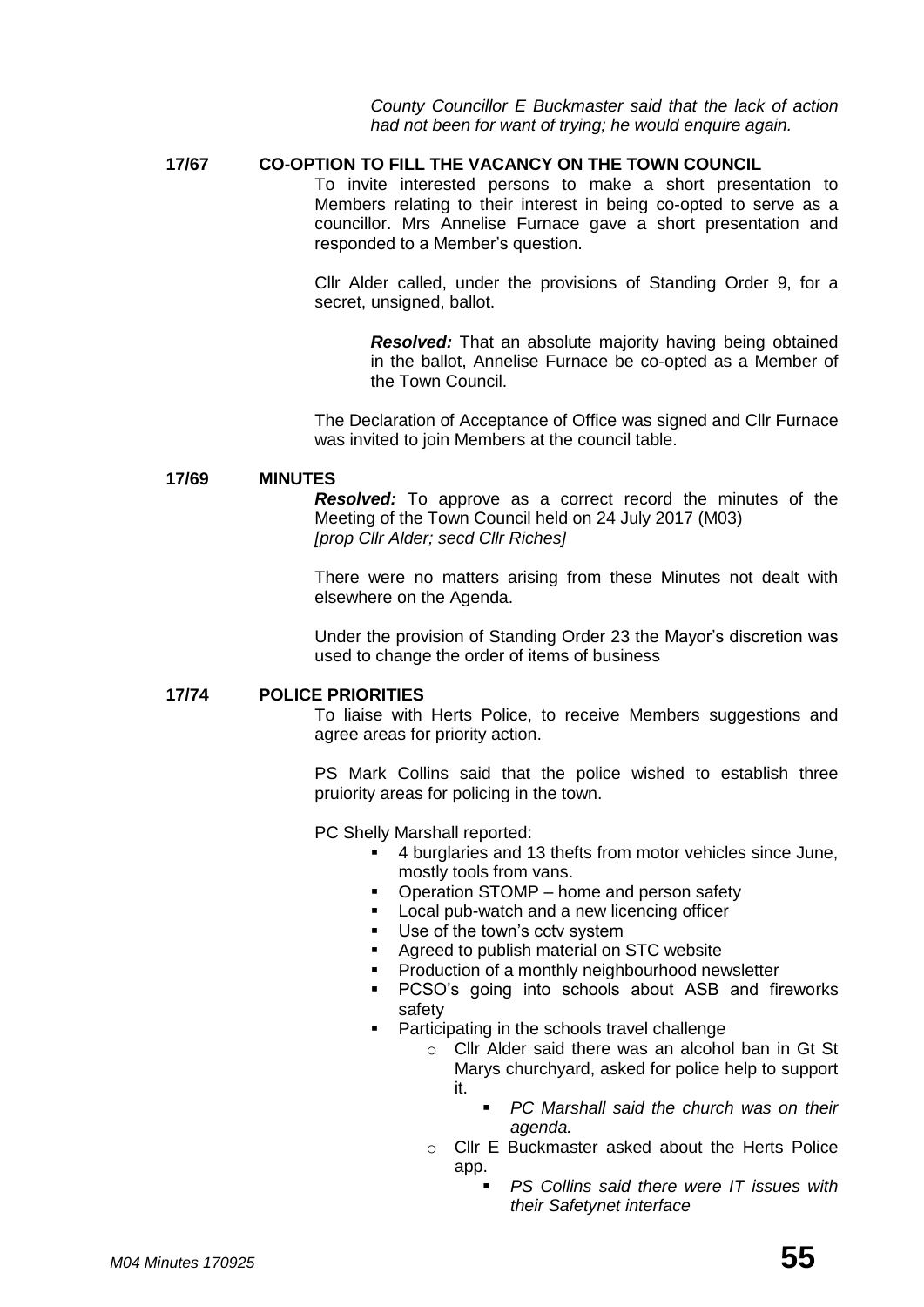- o Cllr E Buckmaster asked about OWL system output, was it shared on Facebook, some links don't work
	- *PC Marshall said the primary medium used was Twitter.*
- o Cllr Furnace asked what we do to engage with "just left" pupils.
- o Mr Norman Manion said that neither he nor the 37 other people he had asked had ever seen a PC.
	- *PS Collins said they had a very large area to cover and it was doubtful whether the police would ever be able to return to their old ways.*

PS Collins summarised current priorities as:

- **•** Off road motor cycles
- **-** Drugs
- Anti-Social Behaviour

PS Collins summarised future priorities as:

- **Anti-Social Behaviour at Bullfields**
- Anti-Social cycling
- Theft from motor vehicles

Cllr Adamopoulos asked if the police had any hate crime statistics.

*PS Collins said he didn't.*

Cllr Shaw asked whether there were specific squads for motor vehicles, burglaries, drugs and whether there was a gypsy intelligence officer. Commented that the police were deskilled.

*PS Collins said that there weren't specific squads and questioned the value of a squad system.*

#### **17/70 PLANNING COMMITTEE**

*Received and noted:* The minutes of the Planning Committee Meetings held on:

- 24 July 2017 (P04)
- 11 September (P05) including delegated decisions made in the month of August

# **17/71 FINANCE & POLICY COMMITTEE**

*Received and noted:* The minutes of the Finance and Policy Committee Meeting held on:

• 11 September (F02)

*Considered and approved:* Guidance, discussed at this committee meeting and subsequently amended, for those Members who are in the role of Champion. Clerk was required to place a list of Champions and Representatives on the town council web-site. *[prop Cllr E Buckmaster; secd Cllr Beeching]*

#### **17/72 MAYOR'S CORRESPONDENCE/COMMUNICATIONS**

To receive the Mayor's appointments and communications

The Mayor displayed a framed picture of Bry-sur-Marne, a gift to the Council from the visit of the Twinning Association.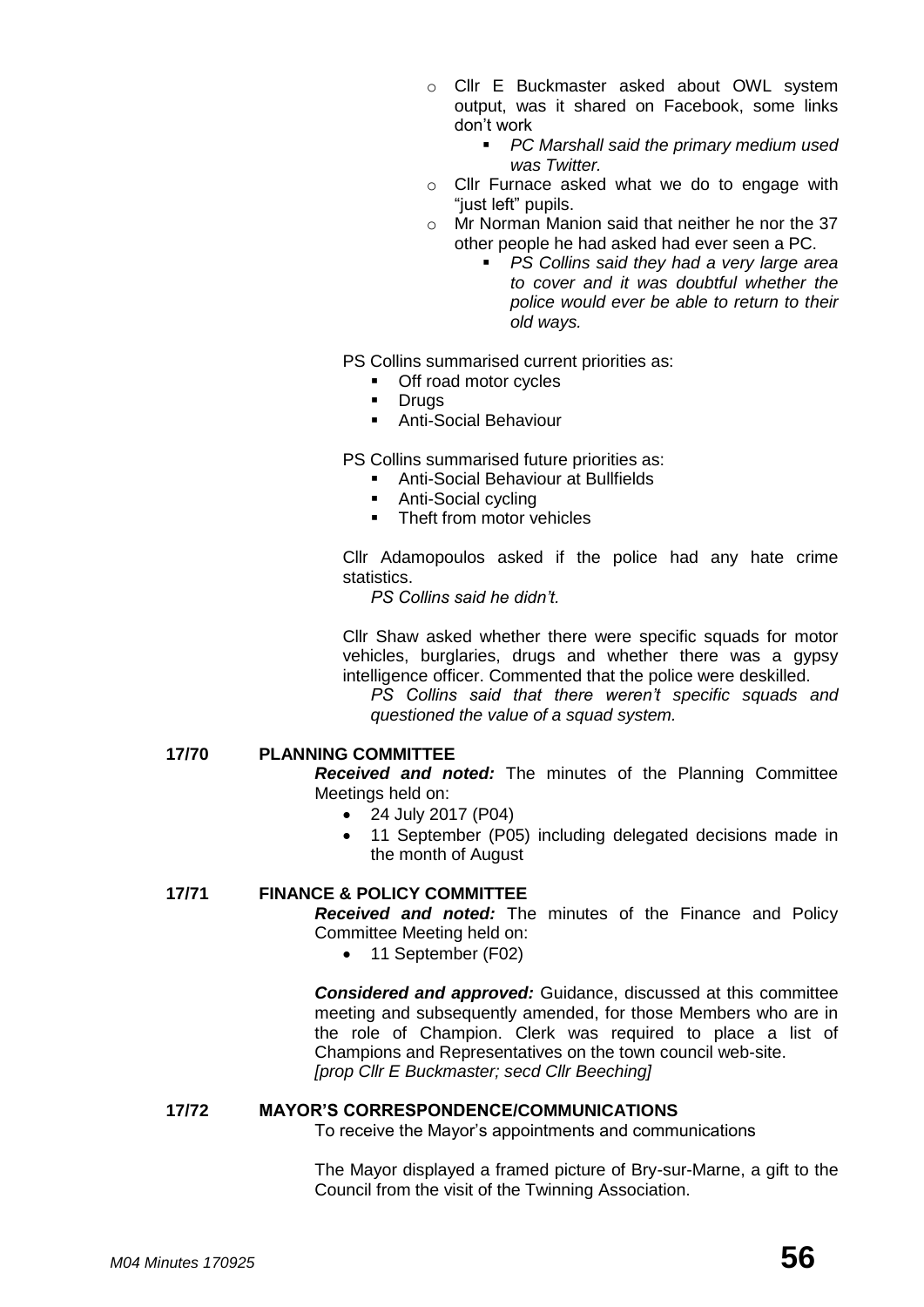It has been two months since the last council meeting so my report covers from then.

The weekend in Ypres at the end of July was incredibly moving experience. It was an honour to be there to place a card at the Menin Gate and lay a wreath on the Memorial to the Herts Regiment in St Julian. I would like to thank Richard and Jo for organising a brilliant weekend.

I went to a concert at Herts University played by Herts Youth Symphony orchestra. They played various pieces including Gershwin's Rhapsody in Blue. For this they had a guest pianist from Romania who at only 18 was superb.

There were two civic services, bishop Stortford's and Harlow's, at the beginning of the month, both different in their approach and ideas, but same in the main message of helping each other.

I was also involved in organising the High Wych Scarecrow and Flower Festival. It was a hectic and hardworking weekend but a fantastic event. It raised over £5,000.

I went, along with some of the other councillors, on a guided walk in Pishobury Park. We were accompanied by officers from Parks and open spaces and CMS; they told us their ideas for the park particularly around the water course. It was really useful to have Cllrs. Hall and Riches with us as it highlighted difficulties in access. Cllr. Royale and I went to all the primary schools in the area, accompanied by Buster and Katie Goldthorpe. We were promoting Walk to School Week.

The visit from our twinned town Bry Sur Marne was a great success with a very interesting day out at Chartwell, formally the home of Churchill, followed later by a meal in the Memorial Hall. We were presented with this picture as a gift from Bry.

On Saturday I was supporting High Wych Pre School in their Teddy Treasure Hunt. 15 Teddies had been hidden around Sawbridgeworth and the children had to find them all to enter a prize draw. It was very successful with lots of young families taking part.

Five Councillors including myself attended the Civic Harvest Festival at the Congregational Church. Minister Gary Hanson was as usual on fine form with his very entertaining sermon. The harvest gifts will go to the Harlow Food Bank.

The Walk to School Week started today and culminates with the Town Selfie walk on Saturday , it would be good if the councillors would all come to this to show support for this initiative and all of Jo's hard work in organising the day.

#### **17/73 REPRESENTATIVES REPORTS**

To receive representatives reports from:

- o County Councillor Eric Buckmaster reported:
	- o The proposal is to create a new Family Service has been through consultation and the responders are broadly in favour. The children's centres will go up to 11 years. If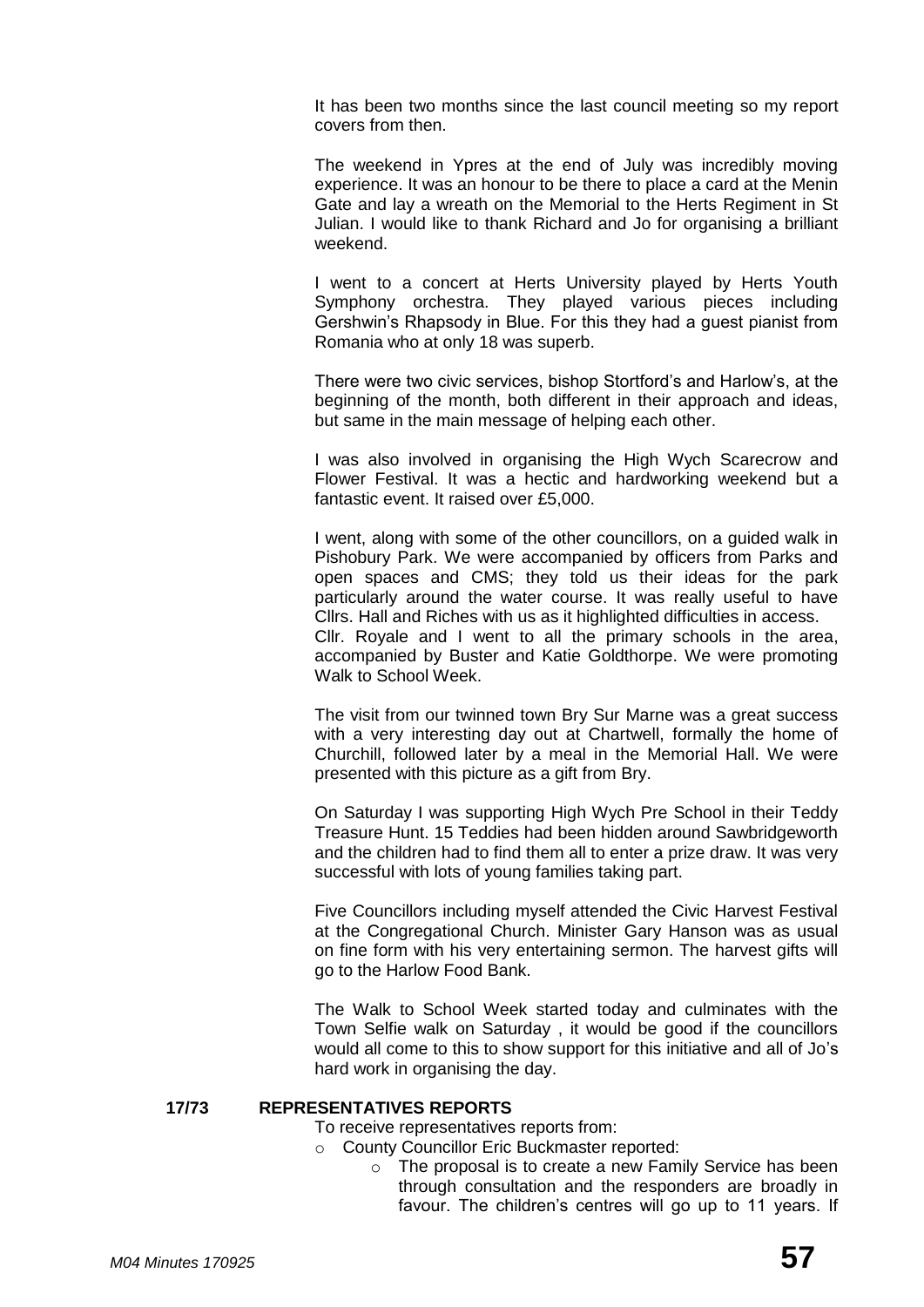approved by cabinet the tender process would allow for a single provider, as now, for Community and School services and for the Children's services to be split into four segments across the district. However the county wide provider would not be precluded from bidding also for the quadrants. Either way there will be opportunities to share resources and premises and closer working to support families.

- o I chaired a special Health Scrutiny topic group which considered the Herts Valleys CCG recent decision, without sufficient notice or consultation, to cease funding at Nascot Lawn a family respite centre for families with severely disabled children. Both CCGs were there as were Health Watch, Herts NHS Community Foundation, and Parent representatives. The CCG aimed to save £600k out of a budget shortfall of £45m. The recommendations have been published and are on Hertfordshire CC website. Among them was to ensure more collaboration and warning of decisions such as these. Members felt that insufficient thought was given to assessing the health and financial impacts on other parts of the system.
- o County is also review its financial modelling for Care Homes and Nursing Homes. Technology may pave the way for a greater proportion of people to be cared for in their own homes however evidence is also showing a greater need for Nursing Care provision. There is generally a handover period from the NHS to County following discharge from hospital. It would be hoped that in increasing capacity for nursing care that delays in hospital discharge might be reduced.
- o I'll have my monthly meeting with Highways officers later this week. Now Sheering Mill Lane is open again I want to have the traffic flow study done and also to see how we can further protect our junctions from inconsiderate parking and thereby obscuring visibility. As you know there were two Speed Indicator Devices earmarked for Sawbridgeworth. One looks like it could go just north of Springhall road for southbound traffic. I have also asked to see if another can go down by Spellbrook.
- o District Councillor Angela Alder reported:
	- o That she would attend the Performance, Audi and Governance meeting on 26 September when the main business would be Emergency Plan, Risk management Monitoring, Quarterly Corporate health check, annual accounts and annual audit letter.
	- o Other meetings attended we were Fire Service briefing 2 x Executive meetings, Leisure Services task & finish group, overview and scrutiny, safeguarding seminar, community wellbeing forum, PAG accounts meeting and wellbeing event at Rhodes centre.
- o District Councillor Eric Buckmaster reported:
	- o The Community Wellbeing of Member Champions Forum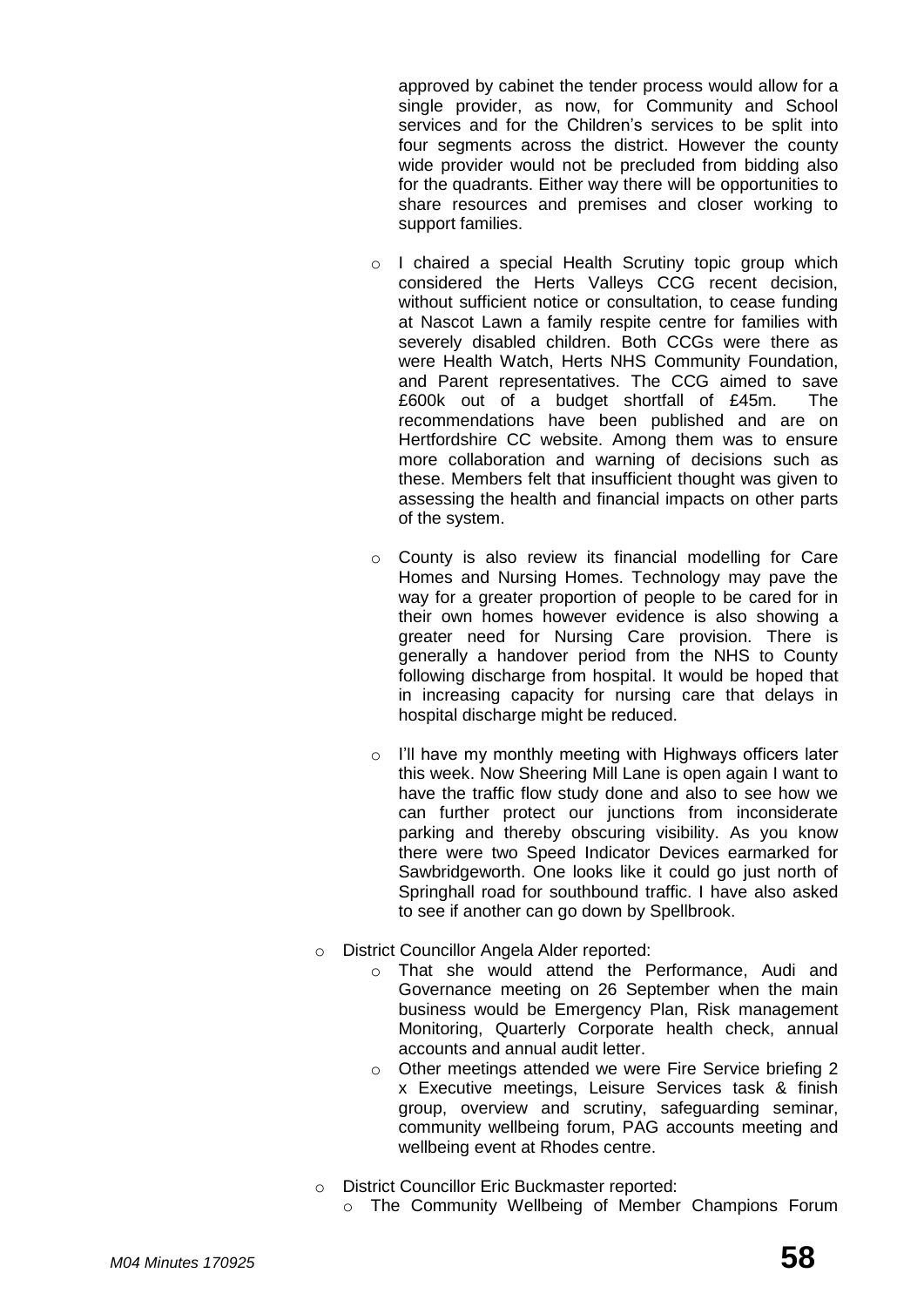goes from Strength to Strength. Recently community events have been arranged in Hertford, and in addition the mental health extravaganza at the Rhodes Centre, as well as a fundraiser for the Breathe Easy Group. Coming up there will be a review and update of the District Health and Wellbeing Strategy, and also plans for next year which will be the county Year of Physical Activity.

- o I am pleased to say that East Herts has now appointed a Social Prescribing coordinator who will start in the next few weeks. The coordinator will work with referrers such as GPs and CAB and CVS and other to give access to community services to people whose health could be improved through physical or social activity. It is an 18 month post and will include the GP locality of Sawbridgeworth and Bishop's Stortford.
- o Last Thursday I sat on the District Plan Panel. The matters we discussed included the Open Space and Sports facilities assessment, Affordable Homes and East Herts approach to Masterplanning. I stressed the importance of developers fully engaging in this to ensure all elements of the process are followed to ensure ward members and communities are involved.
	- o Establishing the vision and aspirations.
		- This should be a wide ranging activity, including all stakeholders, Deriving and testing scenarios
	- o Consultation
		- This is the stage where the development scheme identified is tested back with all stakeholders
	- o Refinement based on the consultation
		- Steering Group arrangements, which may comprise the
		- **Executive, a sub group of the Executive, or other** appropriate arrangements;
		- **a** Member working group, drawn from local ward members,
		- members of the DM committee, as well as other interested members; and, appropriate consultative arrangements to ensure that all wider and relevant stakeholders are enabled to engage in the process.
	- o On 2nd October East Herts will be holding a grants stakeholder event for invited guests to identify potential projects or activities and groups or individuals who can take them forward.
- o Finally on Thursday 12th October will be the annual Parish and Urban Conference at Wodson Park. 9:30 till 2pm. Refreshments from 9:30. Agenda includes social prescribing and grants and community safety. I have sent the full agenda to all members and officers.
	- o Cllr Royle asked who would be involved on Masterplanning.
		- *Cllr E Buckmaster responded that it would be determined for each individual site.*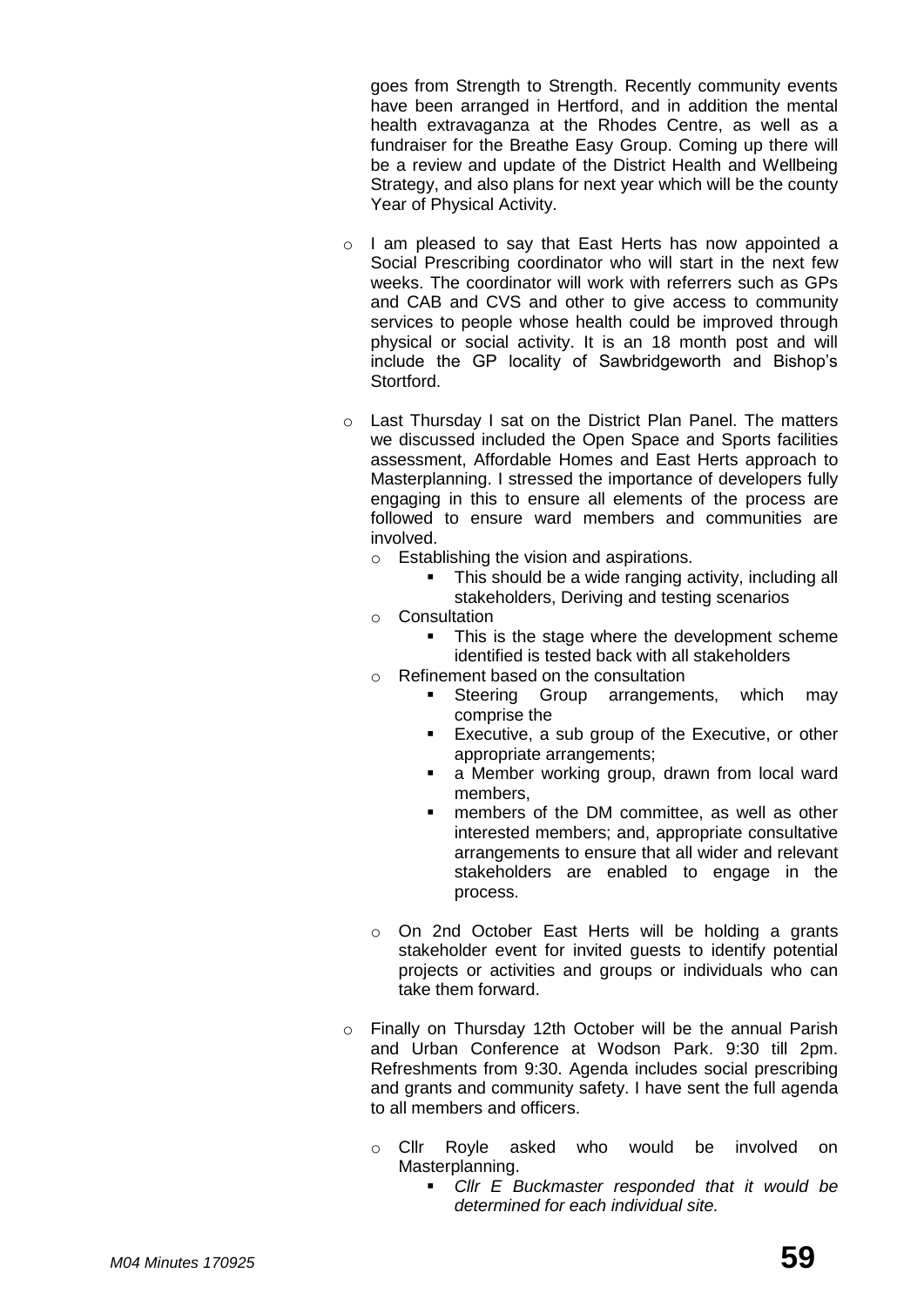- o Cllr Royle noted that the hearings commence on 02 October with both major developers pushing to increase the numbers of units on their preferred sites.
- o Other Representatives
	- o **SMHT**: Cllr R Buckmaster reported in the AGM which highlighted a profit for the year of £25,000 and a bank balance of £95,000. They have conducted many and varied activities and the Friends have been fundraising. SMHT is "For the people by the people"
	- o **RHSO:** Cllr E Buckmaster reminded Members about Apple Picking Day on Saturday 07 October.
	- o **STACC**: Cllr Alder attended am "away-day" at the airport aimed at improving user experiences.
	- o **Schools:** Cllr Royle reported presenting certificates and cheques for the Art Competition. He offered schools visits to the council and the use of the chamber for meetings.
	- o **HAPTC:** Cllr Alder reported attending a finance committee meeting
	- o **Appointments**: Cllr Alder reported that Mrs Viv Derrick had been appointed to the role of part time Receptionist.

# **17/75 PROPOSED LIBRARY RELOCATION**

To receive a report by the Town Clerk following a meeting with representatives of Hertfordshire library services about the response made to the proposal to relocate the Library to the fire station site.

Clerk reported meeting with Taryn Pearson-Rose Assistant Director for Customer Services and Libraries, Andrew Bignell, Head of Libraries and Heritage Services and Matthew Wilson Principal Planning Officer.

Objective was to discuss HCC's update to the town council's response dated 03 July to the consultation on the proposed relocation of the library to the fire station site.

Key points:

- HCC Libraries need to make savings of £2.5m
	- Safety issues raised would be mitigated by various actions.
- HCC Libraries would revisit road safety issue with Herts Highways
- **People safety could be addressed by railings, planters and** high level access controls.
- Safe use of site could be managed by audible and light warnings of appliance movements.

Summary

- **EXEC WERE UNCLEARY ON the financial implications**
- **HCC** majored on mitigation rather than solutions.
- **Indicated that Sawbridgeworth was not unique.**
- Indicated that without all three moves (Sawbridgeworth, Redbourn and Wheathampsted) the whole project might not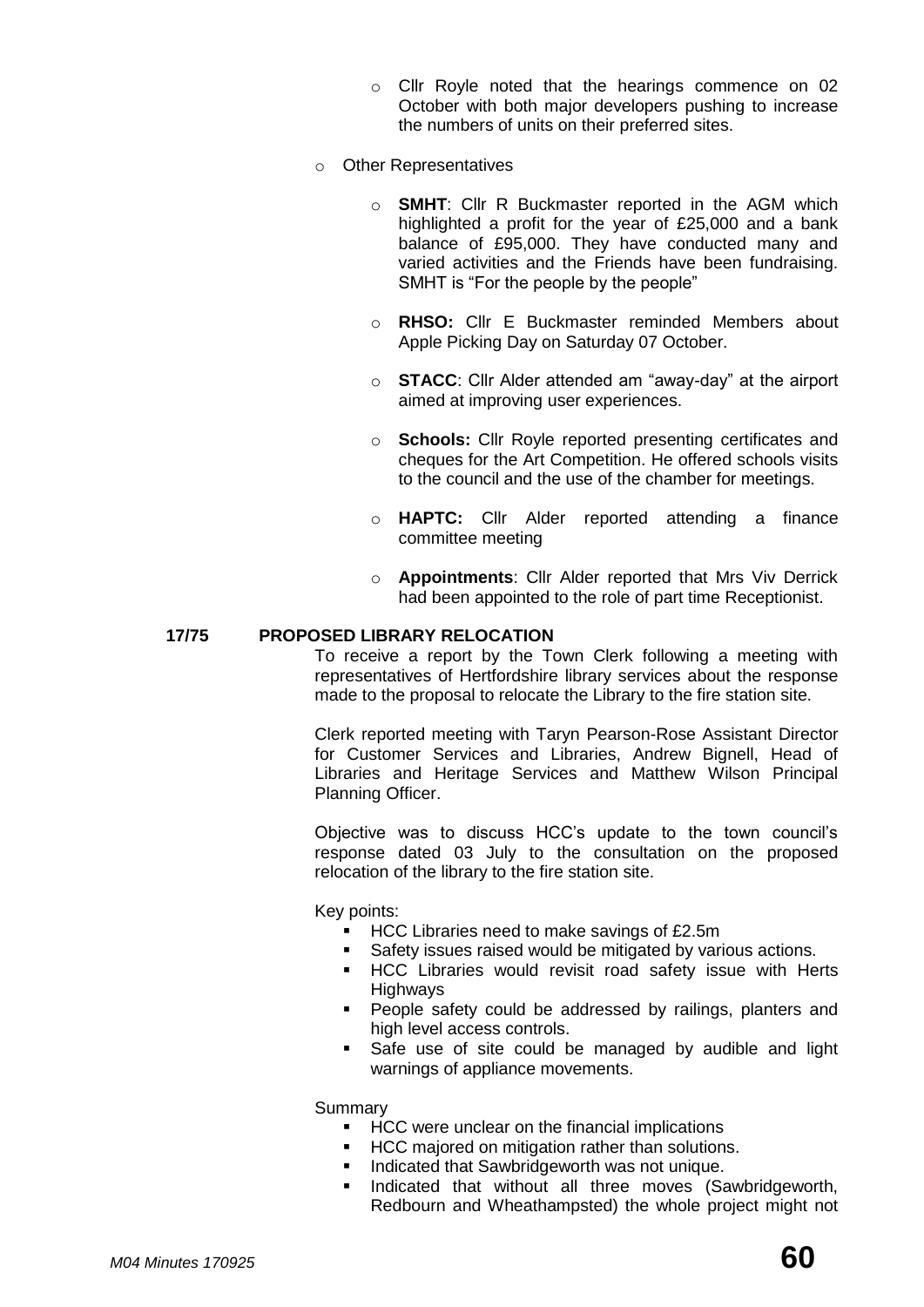be viable

 HCC promised a written response in time for it to be presented to council meeting on 25 September. *This had not happened.*

# **17/76 TOWN CLERK'S REPORT**

*Received and noted:* Town Clerk's report for the months of August and September 2017

- o Cllr Royle asked about progress on providing additional dog waste bins
- o Cllr Shaw asked for a map of current cctv coverage in the town
- o Cllr Riches commented on the selling of drugs in Pishiobury Park

#### **17/77 TOWN PROJECT MANAGER'S REPORT**

*Received and noted:* Town Project Manager's report for the months of August and September 2017

#### **17/78 TOWN TWINNING WITH MOOSBURG**

To receive a proposal from the town of Moosburg an der Isaar for a town twinning agreement.

Cllr Beeching asked what the involvement of the town council was and the costs associated.

*Clerk responded that this year the town council granted the two twinning associations £2,000 each and funded the civic reception upon the arrival of twinning parties.*

The mayor said that the Bry Twinning Association had been approached by Moosburg representatives to re-create the triangular relationship between Sawbridgeworth- Bry – Moosburg.

Cllr Beeching asked if the same twinning group would manage the two relationships. When merged he asked for the relationship to be considered in the preparation of the 2018/19 budget.

Cllr Shaw said this was a wonderful opportunity to relate to the French and Germans.

*Resolved:* That the Clerk should prepare a letter for signature by the mayor stating the town council's approval to present an application for twinning at her visit to Moosburg in October 2017. *[prop Cllr Shaw; secd Cllr Hall]*

#### **17/79 EAST HERTS DISTRICT PLAN**

To report on any information received relating to the public examination of the East Herts District Plan.

To discuss the town council's response to any current topic open for public examination

# **17/80 DEPOSIT & CONSULTATION DOCUMENTS**

To note receipt of any Documents for Noting and Consultation. None received.